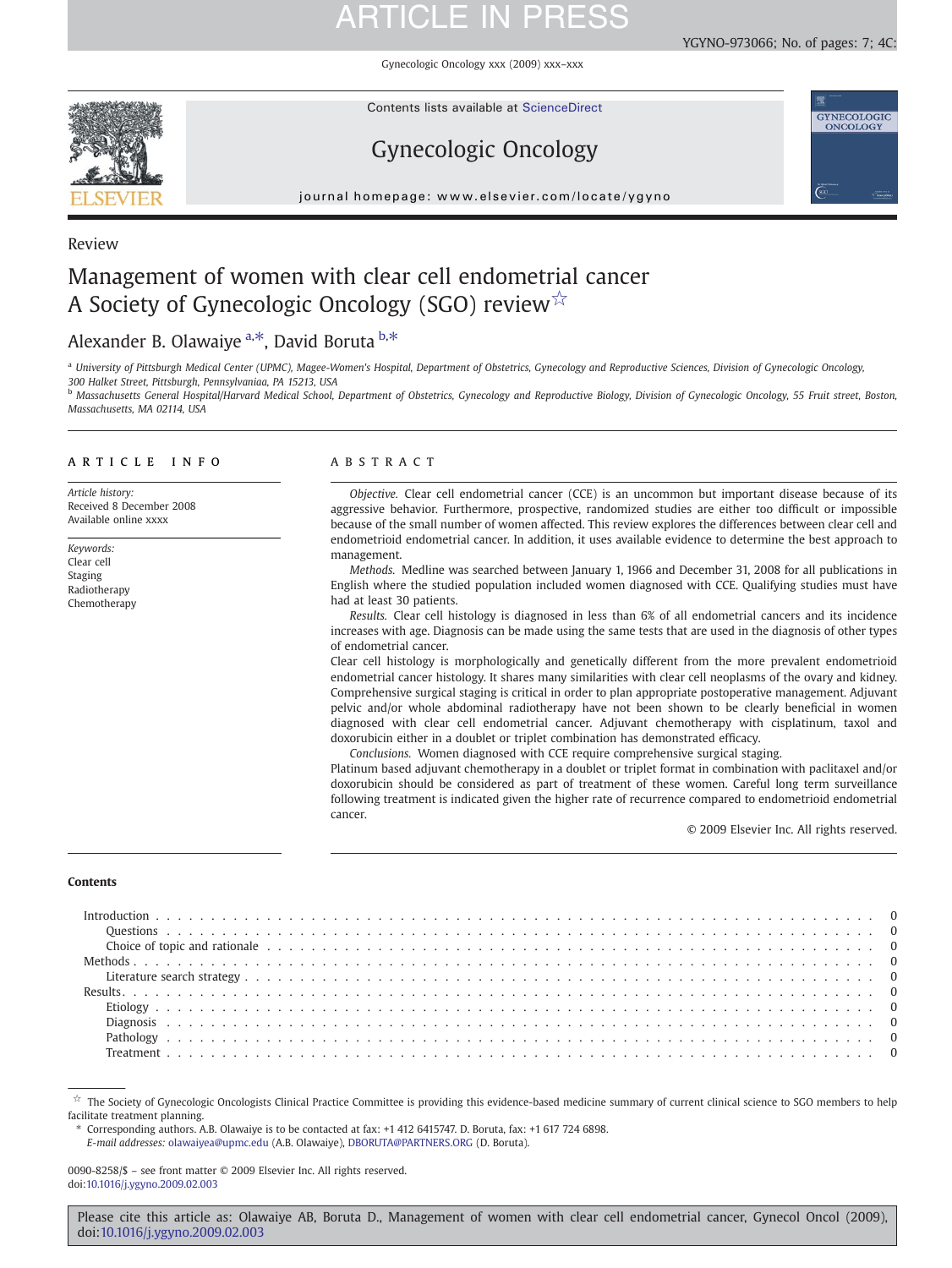#### 2 A.B. Olawaiye, D. Boruta / Gynecologic Oncology xxx (2009) xxx–xxx

#### Introduction

#### **Questions**

- 1. What are the differences between clear cell, papillary serous and endometrioid endometrial cancer?
- 2. Based on available evidence, what is the best approach to the management of women with clear cell endometrial cancer?

#### Choice of topic and rationale

Endometrial cancer remains the most common genital tract malignancy in women in the United States. In 2008, it is estimated that 40,100 new cases will be diagnosed 7470 deaths will result from endometrial cancer. The incidence of endometrial cancer is approximately the same as the incidence of all other female genital tract malignances combined [\[1\].](#page-5-0)

By far, the most prevalent histological type is endometrioid endometrial cancer which represents over 50% of all histological types of endometrial cancer [\[2,3\].](#page-5-0) This is followed by papillary serous which is diagnosed in 17 to 22% of cases [\[4](#page-5-0)–6]. By contrast, endometrial clear cell cancer is rare and only accounts for 1% to 6% of all endometrial cancers [\[2,3,7](#page-5-0)–9].

Due to its rarity, it has been difficult to study clear cell endometrial cancer making the development of evidence-based management challenging. Consensus regarding management has been lacking. On this note, the Society for Gynecologic Oncologists (SGO) working through the Clinical Practice Committee (CPC) decided to develop a series of reviews addressing gynecologic malignancies for its members and affiliates. This is the first of these reviews.

#### **Methods**

In 2007, at the 38th Annual Meeting on Women's Cancer, sponsored by the SGO, a subcommittee of the CPC was formed to consider development of clinical reviews for subject areas where consensus was perceived as lacking. The subcommittee determined an initial set of topics and prepared initial drafts of guidelines to be presented to the CPC for review. Final drafts are to be discussed with the SGO Council and other appropriate SGO committees before publication.

#### Literature search strategy

Pubmed was used to search the English literature from January 1966 to December 2008. Search terms included endometrium, cancer, clear cell, endometrial adenocarcinoma and endometrial cancer. These terms were used separately and combined in order to capture the available literature comprehensively.

Inclusion criteria were: publication in English, original report, studies with subject numbers ≥30, randomized controlled trials, prospective non-randomized trials and retrospective studies. Preference is given to articles that contain a pure population of clear cell endometrial cancer patients and those with a subsection analysis on this select group of patients.

Exclusion criteria were: non-English publications, reviews, abstracts/proceedings from meetings that have not been formally published in a peer review format and studies with subjects  $<$  30 (one study was included that did not meet this criterion because of it's unique information) [\[10\].](#page-6-0) Endometrial cancer papers that do not include clear cell patients are also excluded.

#### Results

#### Etiology

The etiology of clear cell endometrial cancer is not well understood, but appears to be unique from endometrioid histology. One recent study identified putative precursor lesions in 90% of uterine specimens from women with endometrial clear cell cancer. These lesions were typically isolated glands or surface epithelium within an otherwise normal endometrial region that displayed cytoplasmic clarity and/or eosinophilia with varying degrees of nuclear atypia. In the same study, none of the benign or endometrioid cancer uterine specimens evaluated showed these lesions. Uterine papillary serous cancer was not included in this study [\[11\]](#page-6-0).

Using cDNA microarray technology, Zorn et al. assessed the gene expression pattern of endometrioid, serous and clear cell cancers from the endometrium and ovary. Renal clear cell cancer was included for clear cell analysis. Endometrioid and serous cancers showed expression patterns unique to the organ of origin. Interestingly, clear cell histologic type showed a remarkable similarity of gene expression pattern across the three organ sites i.e. endometrium, ovary, and kidney [\[10\].](#page-6-0)

Compared to endometrioid, clear cell endometrial cancer may be more common in older women, among tamoxifen-treated breast cancer patients, and women diagnosed with endometrial cancer following pelvic radiation for another condition [\[12,13\].](#page-6-0)

#### Diagnosis

The majority of women with clear cell endometrial cancer are diagnosed after presenting with post menopausal bleeding. Less commonly, clear cell endometrial cancer is diagnosed subsequent to an abnormal Pap smear. Although Pap smear is not a reliable screening method for endometrial cancer, it tends to be abnormal in women with clear cell endometrial carcinoma [14-[16\].](#page-6-0)

Diagnosis of clear cell endometrial cancer may be made utilizing the same tests as are used in the diagnosis of other types of endometrial cancer. Endometrial biopsy, including those performed with an endometrial Pipelle in the office, is highly reliable in obtaining a diagnosis with a sensitivity of over 99% [\[17\].](#page-6-0)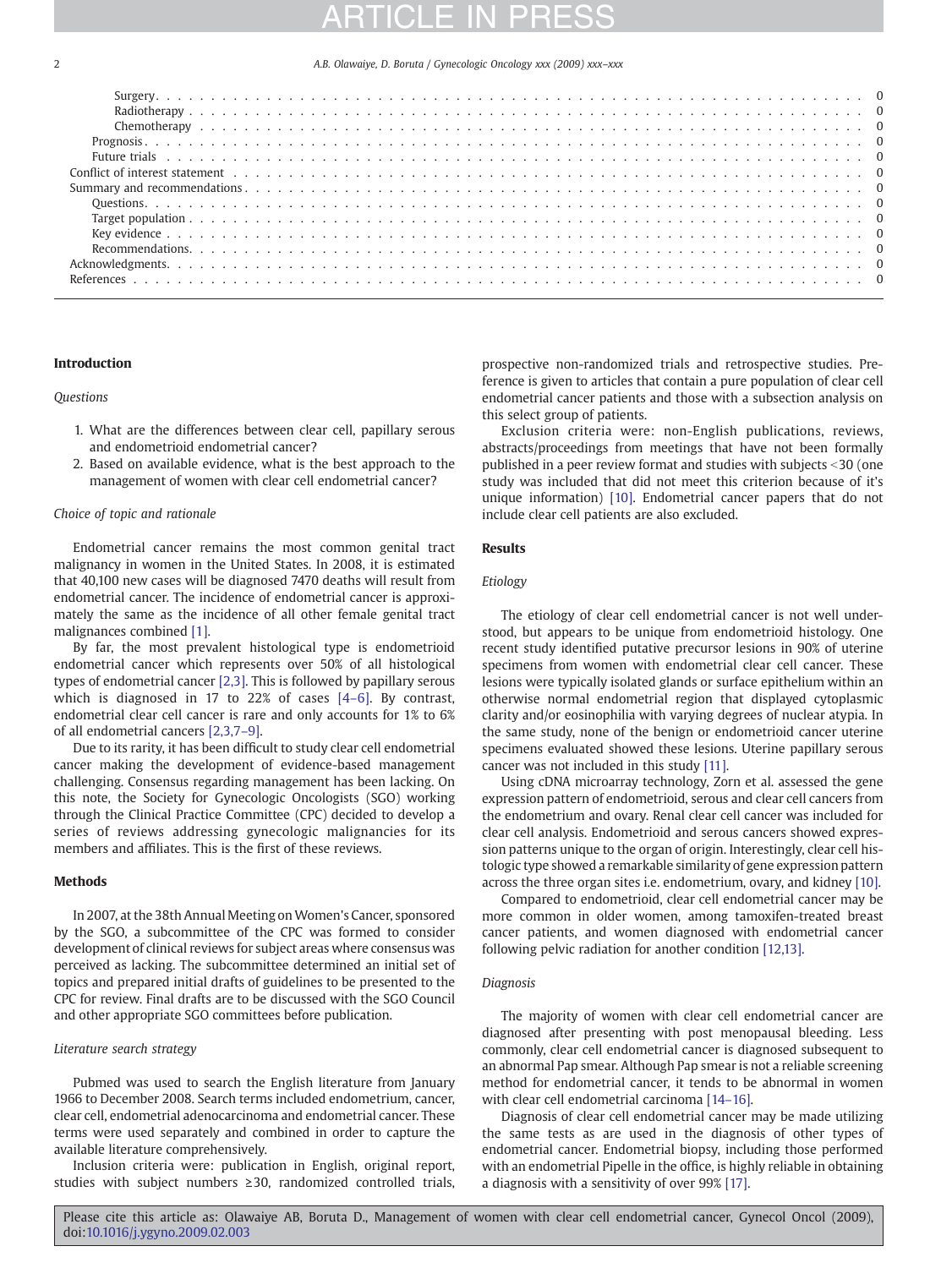Pelvic ultrasound can aid in diagnosis. However, caution must be exercised when interpreting the results of ultrasound in women with post-menopausal vaginal bleeding. In one study of women diagnosed with high-grade endometrial cancer, including clear cell histology, ultrasound measurement of the endometrial stripe was  $<$  5 mm in 35% of cases [\[18\]](#page-6-0).

### Pathology

Clear cell endometrial cancer has no characteristic gross features. Histologically, it can have any of the following; papillary, tubulocystic or solid patterns. These features can exist alone or in combination. The papillary pattern appears to be the most common [\[9\]](#page-6-0). The papillae may be filiform and regular or irregular in size and shape with cores that are hyalinized or sometimes edematous with an open or ring type pattern. The constituent cells can be one or more of 5 types: (1) polygonal with clear, glycogen-rich cytoplasm and eccentric nuclei; (2) hobnail; (3) polygonal with oxyphilic cytoplasm; (4) flattened; and (5) cuboidal. The nuclear features are typically grade 2 or 3. Other common features include intraluminal mucin, focal presence of intracytoplasmic vacuoles containing eosinophilic hyaline mucin droplets and stromal hyalinization and deposition of basement membrane material.

Immunohistochemistry shows a high Ki-67 index, low immunoreactivity for p53 and absence of estrogen receptor (ER) and progesterone receptor (PR). These can further help to distinguish clear cell cancer from endometrioid (usually ER/PR positive) and papillary serous endometrial cancer (high p53 immunoreactivity) [\[19\].](#page-6-0)

Clear cell histology should comprise more than 50% of a tumor before the tumor can be designated as clear cell carcinoma (by agreement of GOG pathology committee).

#### Treatment

Treatment for clear cell endometrial cancer incorporates surgery, chemotherapy, and/or radiotherapy, often in a multimodal combination. However, because of the rarity of this cancer, there are no prospective trials evaluating these treatments in a study population comprised solely of women with clear cell endometrial cancer. Available data from prospective studies is derived from subsection analysis of large studies wherein the majority of study subjects had more common endometrial cancer histologies, namely endometrioid and papillary serous. Data from small, retrospective studies reporting only women with clear cell endometrial cancer are available. While useful, they are limited in their strength of conclusion due to well known limitations of such studies.

#### Surgery

Clear cell endometrial cancer is more likely to present with extrauterine spread compared to lower grade endometrioid histologies [\[20\]](#page-6-0). Extra-uterine disease that goes undiscovered due to failure to perform complete surgical staging may lead to inadequate adjuvant treatment resulting in a missed opportunity for improved survival. Alternatively, without knowledge of surgical stage, adjuvant treatment decisions must be made upon uterine pathology alone. Given that women with clear cell endometrial cancer are known to be at high risk of extra-uterine disease, management with aggressive adjuvant therapy may be recommended. In cases wherein disease is truly confined to the uterus, some of the treatment may be overzealous, resulting in unnecessary cost and potential morbidity. Furthermore, evidence from available literature, most of which come from studies on women with the less aggressive but more common endometrioid endometrial cancer support the concept of upfront comprehensive surgical staging. There are many good reasons for surgical staging.

Clinical staging of women with endometrial cancer carries a large margin of error with regard to the true extent of disease [\[21,22\].](#page-6-0) Among a broad population of women with apparent clinical stage I disease including all histologies, as many as 25% had disease spread outside the uterus at the time of surgical staging [\[23,24\]](#page-6-0) and in clinical stage II disease, some authors report more than 50% margin of error in the estimated extent of disease [\[25,26\]](#page-6-0). This represents a major problem since the need for adjuvant therapy or lack thereof, is based on the extent of disease. Many prognostic factors have been reported for endometrial cancer among which tumor grade is the only one that can be reliably determined prior to surgical staging.

The importance of comprehensive surgical staging in clear cell endometrial cancer was emphasized in a recent review by Thomas et al. [\[27\]](#page-6-0). In this study, 52% of patients presenting with disease clinically confined to the uterus were found to have extra-uterine disease during comprehensive surgical staging. Accurate identification of the presence of extra-uterine disease allows women with clear cell endometrial cancer to consider the potential utility of adjuvant therapy. Alternatively, it may be reasonable to defer or reduce the extent of adjuvant therapy in patients without extra-uterine disease. In the study by Thomas et al., 50% of women with disease truly confined to the uterus were managed without adjuvant therapy and underwent close surveillance only. No hematologic, lymphatic or peritoneal failures were detected in this cohort at a median follow-up of 44 months [\[27\]](#page-6-0).

Women with extra-uterine disease may also benefit from maximum cytoreductive effort. In the same study by Thomas et al. [\[27\],](#page-6-0) women with stage IIIC to IV disease who were completely cytoreduced had a superior progression free and overall survival compared with patients with residual disease at the end of surgery. The study by Thomas et al. is the only study that addressed the role of surgery in a homogenous population of clear cell endometrial cancer patients. Saygili et al. [\[28\]](#page-6-0) found omental metastasis in 6% of patients with apparent stage 1 endometrial cancer. The omental involvement was occult (micrometastasis) in most of these cases. Overall, only 5% of the patients had clear cell histology in this study but among patients with omental metastasis 33% were from the clear cell histology subgroup. None of the patients with papillary serous histology in this study had an omental metastasis. It is important to note however that omental metastasis has been reported in up to 25% of patients diagnosed with papillary serous endometrial cancer in other studies [\[29\].](#page-6-0)

Based on the available limited evidence, comprehensive surgical staging in medically fit women diagnosed with clear cell endometrial cancer should include; (1) peritoneal cavity evaluation with washing, smears and biopsies of suspicious looking areas of peritonium (1) total hysterectomy, (2) bilateral salpingo oophorectomy, (3) pelvic and para-aortic lymphadenectomy (4) omentectomy. In the presence of clinically obvious extra-uterine disease, a maximum attempt should be made to resect all visible lesions (maximum cytoreductive effort).

In conclusion, comprehensive surgical staging and optimal cytoreduction of metastatic disease appears to benefit women with clear cell endometrial cancer and should be considered the first step in most treatment programs.

#### Radiotherapy

Treatment of endometrial cancer using radiotherapy alone, without surgical removal of the uterus has been reported. A retrospective review of endometrial cancer cases treated in a single large institution with radiotherapy alone was reported by Kupelian et al. [\[30\].](#page-6-0) The disease specific survival of patients with clear cell and papillary serous histology in this study was significantly worse than others. In addition, recurrence of disease within the uterus occurred in up to 15% of women with clinical stage I or II disease.

Both pre-surgery and post-surgery radiotherapy have been evaluated in the treatment of women with high risk endometrial cancer including clear cell histology. Most of the reports in the literature regarding pre-surgery radiotherapy are single institution experiences. These studies did not find significant improvement in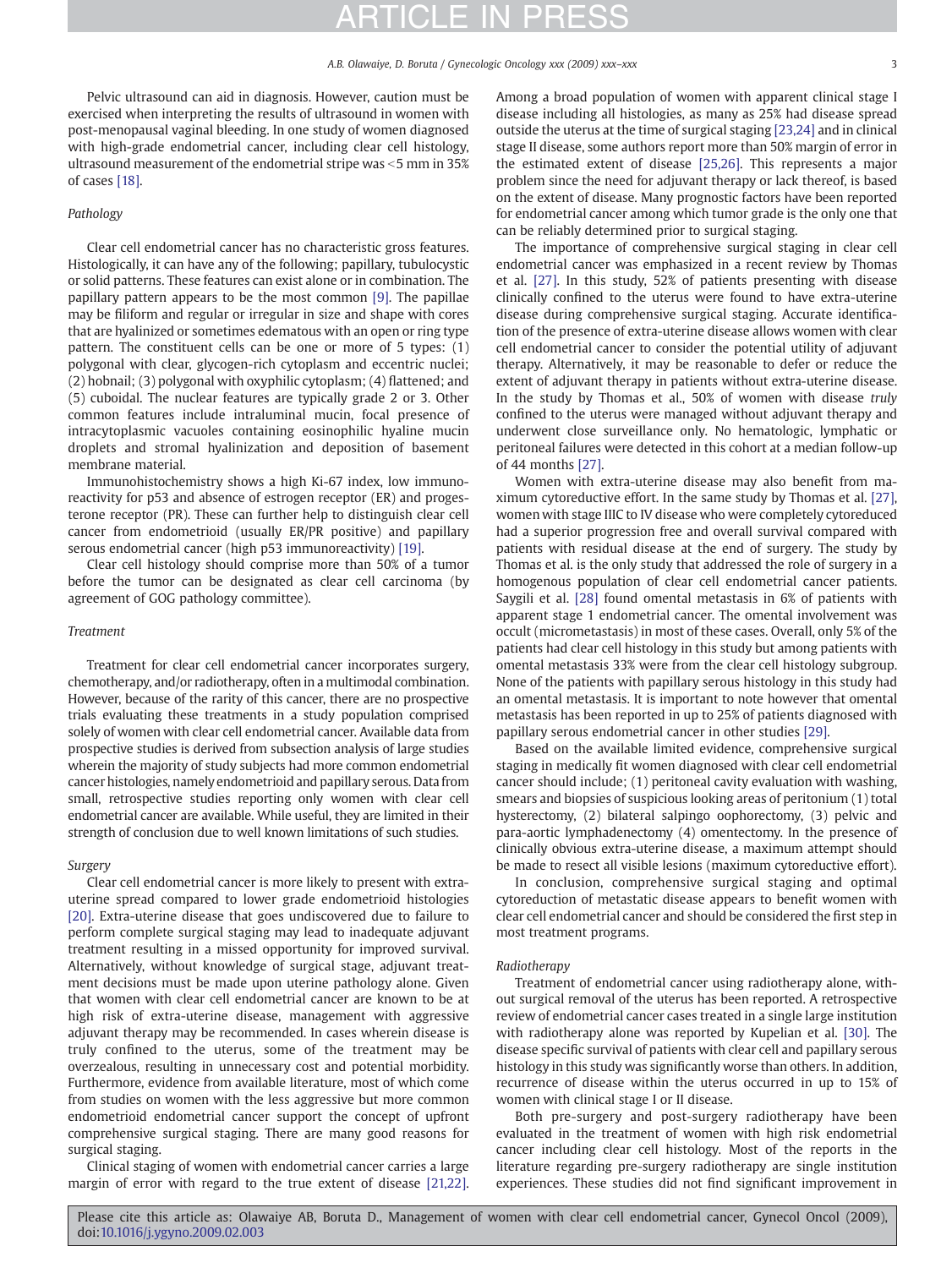outcome with pre-surgery radiotherapy [\[31,32\]](#page-6-0). Radiotherapy in the treatment of endometrial cancer is therefore primarily utilized in the post-operative adjuvant setting. Primary radiotherapy may be appropriate, however, in women whose medical status makes them unfit for surgery.

Post-operative whole abdominopelvic radiation (WAPI) for highrisk histology endometrial cancers, including clear cell, was evaluated in two recent retrospective studies [\[33,34\].](#page-6-0) These studies reported a disease free survival (DFS) and overall survival (OS) in women with surgical stage I and II clear cell endometrial cancer at 5 years in excess of 80% and 60% respectively. These results compare unfavorably to DFS and OS in women with similar stage endometrioid endometrial cancer treated with post-operative WAPI. DFS and OS were worse for advanced stage clear cell endometrial cancer compared to early stage clear cell histology or advanced endometrioid endometrial cancer. Both studies reported a long term major complication rate of 7 to 12% with the use of post-operative WAPI in these populations.

In another retrospective study of women with all stages of clear cell endometrial cancer treated with post-operative WAPI, age was found to be a significant prognostic factor independent of other prognostic factors such as FIGO stage, grade of tumor and lymphovascular space invasion (LVSI). The five year event free survival (EFS) and OS were significantly better in women older than 63 years of age compared to younger women, 76% vs. 55% and 85% vs. 63% respectively [\[35\]](#page-6-0). However, Mundt et al. reported on the outcome of post-operative radiotherapy in patients with stage I to IV clear cell endometrial cancer. Modalities evaluated included vaginal brachytherapy, whole pelvic with extended field radiation (EFRT) and WAPI. He found a reduced failure rate in the women treated with EFRT. Only one patient in the study had received WAPI, and yet the abdominal failure rate was only 13% compared to a distant failure rate of 40%. This is in contrast to papillary serous endometrial cancer which has a propensity for abdominal failure. He concluded that the low rate of abdominal failure does not support the routine use of WAPI in these women and that the predominance of failure in distant sites indicates a need for development of more chemotherapy protocols [\[36\].](#page-6-0) This is the only study of adjuvant radiotherapy in women with clear cell endometrial cancer.

All the studies above are small, retrospective, single institution studies with heterogeneity of patients and therapies. The results are informative but not totally generalizable. Table 1 is a summary of available prospective randomized trials of post-operative radiotherapy in endometrial cancer where clear cell histology is included [37–[39\].](#page-6-0)

The two reports by Sutton et al. [\[37\]](#page-6-0) (GOG-94) are from the largest prospective trial ever done in women with papillary serous or clear cell endometrial cancer [\[32\].](#page-6-0) In this phase II trial, clear cell histology constituted 38% of the trial subjects. The PFS in women with stage I and II disease treated with post-operative WAPI was 54%. Of note is the fact that over half of the failures occurred in the radiation field. On the other hand, the PFS in stage III and IV high-risk endometrial cancer was only 27%. This is similar to the PFS of 29% reported for stagematched patients with endometrioid endometrial cancer. Overall survival was not reported.

The PORTEC trial, reported by Creutzberg et al., was a large phase III trial randomizing women with clinical stage 1 endometrial cancer between treatment with surgery alone versus surgery followed by pelvic radiotherapy [\[38\]](#page-6-0). Patients with clear cell histology comprised only 1% of the total study population. None of the study patients was surgically staged. Drawing meaningful conclusions regarding appropriate management of women with clear cell endometrial cancer is severely limited by both of these factors. Regardless, no significant difference in OS was reported.

The most important treatment related toxicities noted in these prospective trials were hematologic and gastrointestinal [\[37](#page-6-0)–39]. The rates for grades 3 to 4 hematologic and gastrointestinal toxicities from the two GOG trials were 9–13% and 15–18%, respectively [\[37,39\].](#page-6-0) In the PORTEC trial, a complete break down of toxicity rates was not reported, but a significant difference in treatment related late complications was reported between the group that had radiotherapy (25%) and the group that had no further treatment  $(6%)$ ,  $[p<0.001]$ . Additionally, most of the late complications from the radiotherapy group involved the gastrointestinal tract [\[38\]](#page-6-0). Two treatment related deaths were reported from all three prospective trials combined [37–[39\].](#page-6-0)

Although we continue to give [volume-directed] radiation therapy for high-risk endometrial cancer, we have never conducted a phase III investigation of adjuvant chemotherapy plus radiation therapy compared to adjuvant chemotherapy alone. Also, the proper sequencing of radiation therapy and chemotherapy in the postoperative treatment of women with high risk endometrial cancer including clear cell histology has not been defined in a prospective setting.

In conclusion, although currently available studies exploring the use of adjuvant radiotherapy in the management of women with clear cell endometrial cancer have not demonstrated improvements in OS, they have been underpowered to show one. The lack of adequately powered, prospective controlled trials limits the ability of this review to make definitive conclusions regarding any potential role for postoperative radiotherapy in the treatment of women with clear cell endometrial cancer. Improved local control following postoperative radiotherapy in women at increased risk of recurrence is generally acknowledged. At present, treatment may be justified with this benefit in mind after giving consideration to potential morbidity.

#### **Chemotherany**

None of the chemotherapy studies that meet our inclusion criteria was done in a homogenous population consisting of clear cell endometrial cancer. A few retrospective studies that examined the role of chemotherapy in high risk (papillary serous and clear cell histology) endometrial cancer are available. In one such study, following surgical staging, patients with stage 1 to IV endometrial cancer were given cisplatinum (50 mg/m<sup>2</sup>), doxorubicin (50 mg/m<sup>2</sup>) and cyclophosphamide (500 mg/m<sup>2</sup>) [PAC] intravenously every 4 weeks for six cycles. At a median follow up of 37 months, recurrence free survival (RFS) and median progression free interval were 52% and 26 months for those with extra-uterine disease. For those patients without extra-uterine disease, the corresponding figures were 76% and 36 months respectively. Clear cell histology was not a significant prognostic factor in both univariate and multivariate regression analysis [\[40\].](#page-6-0)

The Gynecologic Oncology Group (GOG) and other groups have conducted several phase II trials to identify active cytotoxic agents in endometrial cancer including high risk histologic types such as clear cell. Based on these trials, adriamycin, cisplatinum and paclitaxel were found to be the most active agents in this disease [41–[44\].](#page-6-0)

Table 1

Summary of prospective studies of post-operative radiation in endometrial cancer including clear cell histology

| Author, year                 | Surgical staging | Stage      | <b>ARMS</b> | <b>RAD</b>  | PFS (3 or 5 years) |         | $OS(3 \text{ or } 5 \text{ years})$ |           |
|------------------------------|------------------|------------|-------------|-------------|--------------------|---------|-------------------------------------|-----------|
| Sutton et al., 2006 (GOG-94) | Yes              | and II     | Single      | <b>WAPI</b> | 54%                | N/A     | N/A                                 | N/A       |
| Creutzberg et al., 2000      | No               |            | <b>PXRT</b> | <b>PXRT</b> | 96%                | < 0.001 | 81%                                 | <b>NS</b> |
|                              |                  |            | <b>NFT</b>  | <b>NONE</b> | 86%                |         | 85%                                 |           |
| Sutton et al., 2005 (GOG-94) | Yes              | III and IV | Single      | <b>WAPI</b> | 27%                | N/A     | 35%                                 | N/A       |

PFS=progression free survival, OS=overall survival, p=measure of significant, PXRT=pelvic radiotherapy, NFT=no further treatment, WAPI=whole abdomen and pelvic radiotherapy, N/A =not applicable and NS =not significant.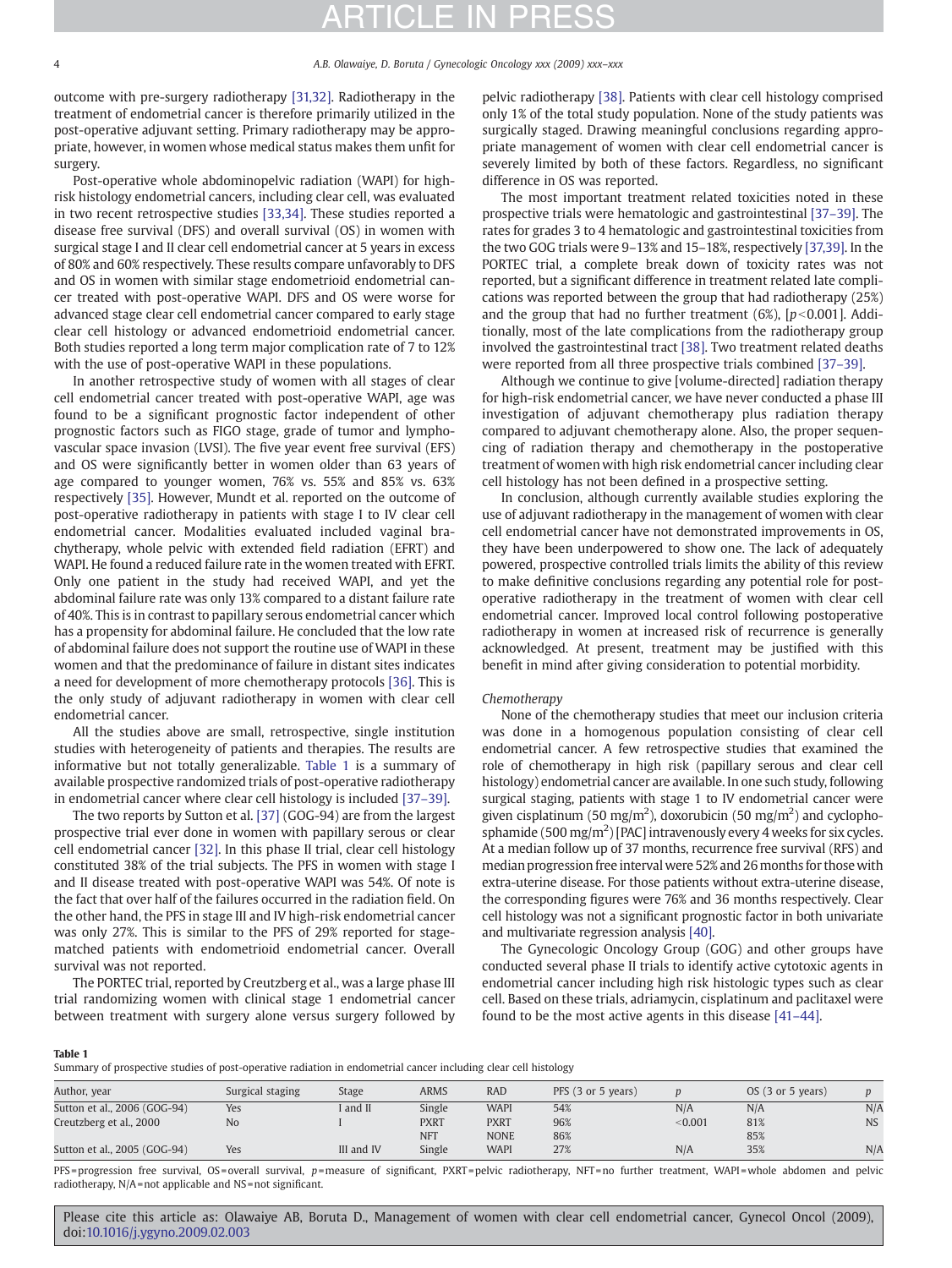Subsequently, four randomized phase III trials incorporating these agents in various combinations have been carried out. These studies have included stage III, IV or recurrent endometrial cancer, including clear cell histology and are summarized in Table 2 [4–[6,45\].](#page-5-0)

In summary, these phase III trials indicate an overall response rate of 25% for single agent doxorubicin (A) [\[5\],](#page-5-0) 34–49% for the doxorubicin/cisplatinum (AC) or doxorubicin/paclitaxel (AP) doublet [4–[6,45\]](#page-5-0) and 57% for the doxorubicin, paclitaxel and cisplatinum (TAP) triplet. The triplet regimen, TAP had a statistically significant improvement in overall survival when compared to the doublet regimen, AC. However, neurologic toxicity was worse in patients receiving TAP compared to those receiving AC (27% vs. 4% grade 3 neuropathy respectively) [\[6\]](#page-5-0). All the combinations have significant hematologic toxicities when compared to single agent therapy.

The relationship between histology and outcome in advanced and recurrent endometrial cancer patients participating in first line GOG chemotherapy trials was examined in a more recent study (GOG-139) [\[2\].](#page-5-0) This study is particularly important because it comprises the largest population of clear cell endometrial cancer patients evaluated for chemotherapy response in a prospective setting. All the patients from the 4 trials listed in Table 2 were combined in this study. Women with clear cell endometrial cancer comprised only 3.7% of the total study populations on these trials. Overall response rate was 32% for clear cell compared to 44% for endometrioid and papillary serous endometrial cancers. Final analysis indicated that histologic type was not an independent predictor of response. However clear cell histology was a predictor of progression free survival (PFS) and overall survival (OS). Patients with clear cell had a 24-month OS of 13% and median OS of 7.9 months compared to those with papillary serous and endometrioid tumors who had 24-month and median OS of 17% and 11.1 months and 27% and 12.8 months respectively. The relative hazard ratio (HR) for death in women with clear cell histology was 1.5  $(p= 0.01)$  [\[2\]](#page-5-0).

In all of the GOG trials investigating chemotherapy in women with endometrial cancer that have included clear cell histology (Table 2), seven or more cycles of each regimen were given. Therefore, patients with advanced or recurrent clear cell endometrial cancer undergoing platinum based chemotherapy are best given six to eight cycles.

The value of adjuvant chemotherapy in surgically staged clear cell endometrial cancer patients with disease confined to the uterus (stages I and II) has not been thoroughly assessed. It is doubtful that such a study could be accomplished in the prospective setting given the rarity of clear cell histology. Several, small, uncontrolled, retrospective series have suggested a potential benefit with administration of adjuvant platinum based chemotherapy in women with early stage clear cell endometrial cancer [\[40,46,47\]](#page-6-0).

None of the studies has used less than six cycles of chemotherapy, except in the setting of toxicity. In the excellent review by Thomas et al. [\[27\],](#page-6-0) it was suggested that adjuvant chemotherapy may not be necessary in thoroughly surgically staged clear cell endometrial cancer patients with disease truly confined to the uterus. A definitive conclusion cannot be made from this single study.

Following the demonstration of cisplatinum's efficacy in women diagnosed with advanced or recurrent endometrial cancer (as a single agent and as part of different combinations) discussed above, several researchers continued to explore the utility of other chemotherapy agents in the treatment of these women. Carboplatinum has attracted a lot of interest because of its favorable side effect profile compared to cisplatinum. Some of the available retrospective studies exploring the utility of carboplatinum in women with endometrial cancer do not give a breakdown of the histologic subtype of the study subjects [\[48\],](#page-6-0) many of the studies where the data regarding histologic subtype was given excluded women with clear cell histology [\[49](#page-6-0)–51] and a good number of studies incorporating women with clear cell histology were made up of small sample size (less than 30 patients) [\[52,53\].](#page-6-0) However, three studies involving the use of carboplatinum in endometrial cancer meet the inclusion criteria of this review [\[54](#page-6-0)–56]. Sovak et al. [\[54\]](#page-6-0) reported on the use of paclitaxel and carboplatin in women with high risk stage III and IV endometrial cancer (including clear cell histology). In this study, the patients all underwent surgical resection. Twenty percent of the patients had adjuvant radiation therapy prior to the administration of carboplatin (AUC of 5–6) and paclitaxel (175 mg/m<sup>2</sup>). Although the response rate was not reported, the progression free survival (PFS), disease specific survival (DSS) and overall survival (OS) were similar between patients with clear cell histology and others [\[54\].](#page-6-0) In a follow-up study led by the same author, 139 patients with advanced or recurrent endometrial cancer, 4.7% of whom had clear cell histology were treated with carboplatinum and paclitaxel (TC) combination. Sixty three of the patients had measurable disease by RECIST criteria and therefore assessable for response. The overall response rate was 43% with a complete response of 5% and partial response of 38%. In approximately 8% of the study population, treatment was discontinued due to toxicity [\[55\]](#page-6-0). The response rate demonstrated in this study is superior to the AP doublet and slightly inferior to the TAP triplet in the GOG phase III trial chaired by Fleming [\[6\].](#page-5-0) However, if we look at the frequency of treatment termination owing to toxicity, TC (8%), AP (9%) and TAP (24%), the potential advantage of the TC doublet becomes readily obvious. Finally, a prospective phase II study of carboplatinum and liposomal doxorubicin as first-line chemotherapy for patients with advanced or recurrent endometrial cancer (END-1 study) was reported by Pignata et al. In this study of 42 patients (5% with clear cell histology), overall response rate was 59% with a CR of 7% and PR of 52%. Termination of treatment for unacceptable toxicity occurred in 12% of the study subjects [\[56\]](#page-6-0).

Carboplatinum and paclitaxel (TC) combination appears to have efficacy in the treatment of women with clear cell endometrial cancer. Furthermore, TC may be less toxic and therefore better tolerated in these women when compared to the TAP triplet. The important question that remains to be answered is whether TC and TAP have equivalent efficacy in this setting. Answers to this important question and many others regarding these two combinations will hopefully come from the GOG protocol 209, a randomized phase III trial of TAP and G-CSF versus TC in patients with stage III and IV or recurrent endometrial cancer.

#### Table 2

Results of phase III trials of intravenous chemotherapy in endometrial cancer including clear cell histology

| Author, year                   | ARMS (chemotherapy)                                                            | OR (%) | $\boldsymbol{D}$ | PFS(m) | $\boldsymbol{n}$ | OS(m) |           |
|--------------------------------|--------------------------------------------------------------------------------|--------|------------------|--------|------------------|-------|-----------|
| Thigpen et al., 2004 (GOG-107) | A. 60 mg/m <sup>2</sup>                                                        | 25     | 0.004            | 3.8    | 0.014            | 9.2   | <b>NS</b> |
|                                | A, 60 mg/m <sup>2</sup> + C, 50 mg/m <sup>2</sup>                              | 42     |                  | 5.7    |                  |       |           |
| Fleming et al., 2004 (GOG-163) | A, 60 mg/m <sup>2</sup> + C, 50 mg/m <sup>2</sup>                              | 40     | <b>NS</b>        | 7.2    | <b>NS</b>        | 12.6  | <b>NS</b> |
|                                | A, 50 mg/m <sup>2</sup> + P, 150 mg/m <sup>2</sup> (24-h) + F                  | 43     |                  |        |                  | 13.6  |           |
| Fleming et al., 2004 (GOG-177) | A, 60 mg/m <sup>2</sup> + C, 50 mg/m <sup>2</sup>                              | 34     | < 0.01           | 5.3    | < 0.01           | 12.3  | 0.037     |
|                                | A, 45 mg/m <sup>2</sup> + C,50 mg/m <sup>2</sup> + P,160 mg/m <sup>2</sup> + F | 57     |                  | 8.3    |                  | 15.3  |           |
| Gallion et al., 2003 (GOG-139) | A, 60 mg/m <sup>2</sup> + C, 60 mg/m <sup>2</sup> (ST)                         | 46     | <b>NS</b>        | 6.5    | <b>NS</b>        | 5.9   | <b>NS</b> |
|                                | A, 60 mg/m <sup>2</sup> + C, 60 mg/m <sup>2</sup> (CT)                         | 49     |                  | 11.2   |                  | 13.2  |           |

A=Adriamycin, C=Cisplatinum, P=Paclitaxel, F=Filgastrim, p=measure of significance, OR=Overall response rate, PFS=Progression free survival, OS=Overall survival, m=months, NS = Not significant.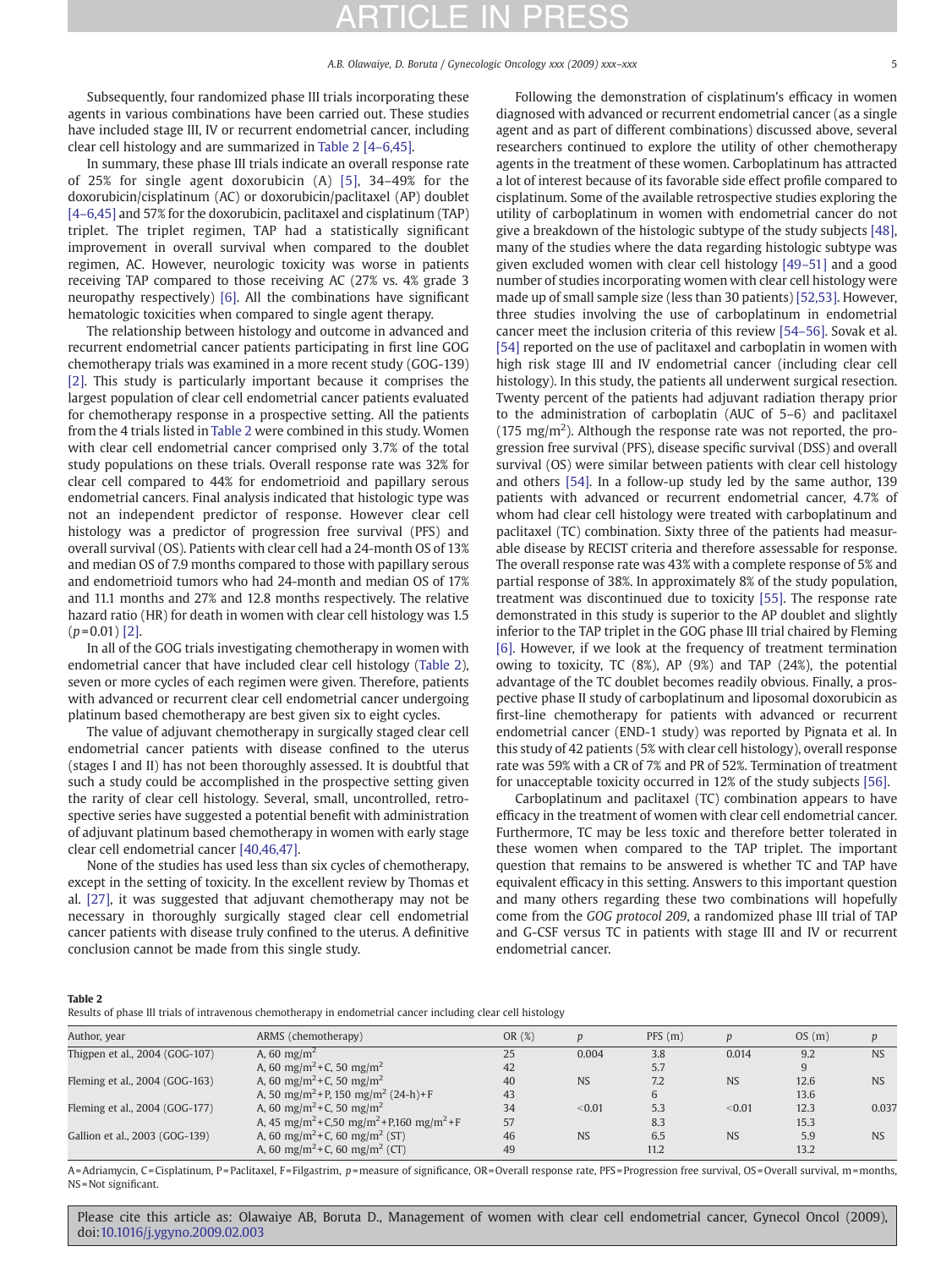<span id="page-5-0"></span>6 A.B. Olawaiye, D. Boruta / Gynecologic Oncology xxx (2009) xxx–xxx

Considering its propensity for early recurrence and aggressive behavior, it seems reasonable to discuss the option of adjuvant platinum based chemotherapy in all women diagnosed with clear cell endometrial cancer, including those with disease confined to the uterus at the time of diagnosis.

### Prognosis

The impact of clear cell histology relative to other "high risk" endometrial cancer histologies is controversial. Two recent studies found no difference in survival between women with stage I and II clear cell endometrial cancer versus similar stage FIGO grade-3 endometrioid endometrial cancer [\[20,57\].](#page-6-0) Survival in women with clear cell histology was, however, worse compared to FIGO grades 1 and 2 endometrioid histology [\[20,57\]](#page-6-0). Other studies suggest a worse prognosis for clear cell histology when compared to FIGO grade 3 endometrioid endometrial cancer. In one study comparing outcomes in women with endometrial cancer of either papillary serous, clear cell or FIGO grade 3 endometrioid histology. The proportion of patients with FIGO stage III–IV disease at the time of diagnosis was 36 versus 29% and the 5-year disease specific survival was 68 versus 77%, for clear cell versus FIGO grade 3 histology. In addition, clear cell histology accounted for only 3% of the subjects but was responsible for 8% of disease related deaths [\[58\].](#page-6-0) In a second study, clear cell histology was more likely to exhibit a high nuclear grade, deep myometrial invasion, lymphovascular space invasion and extra-uterine disease compared to endometrioid endometrial cancer. Clear cell histology was an independent predictor of poor prognosis [\[59\].](#page-6-0)

### Future trials

The suggestion by some recent studies that clear cell endometrial cancer may have a premalignant lesion deserves more studies. There is a need for adjuvant chemotherapy and radiation trials in women diagnosed with clear cell endometrial cancer.

Since clear cell endometrial cancer may share a genetic similarity to clear cell ovarian and renal cancers, other therapies such as biologics that are being investigated in these other organ sites should be investigated in clear cell endometrial cancer.

### Conflict of interest statement

The authors of this review have no conflict of interests to declare.

### Summary and recommendations

### Questions

- 1. What are the differences between clear cell endometrial cancer, papillary serous and endometrioid endometrial cancer?
- 2. Based on available evidence, what is the best approach to the management of women with clear cell endometrial cancer?

### Target population

This review is focused on women with primary or recurrent clear cell endometrial adenocarcinoma.

### Key evidence

- Clear cell histology is diagnosed in less than 6% of all endometrial cancers.
- The incidence of clear cell histology increases with age.
- Diagnosis can be made using the same tests that are used in the diagnosis of other types of endometrial cancer.
- Adequately powered prospective trials addressing questions pertaining to the management of clear cell endometrial cancer are lacking.
- Clear cell histology is morphologically and genetically different from the more prevalent endometrioid endometrial cancer histology. It shares many similarities with clear cell neoplasms of the ovary and kidney.
- Comprehensive surgical staging is critical in order to plan appropriate postoperative management.
- Adjuvant pelvic and/or whole abdominal radiotherapy have not been shown to be clearly beneficial in women diagnosed with clear cell endometrial cancer.
- In stage III or IV clear cell endometrial cancer and in women with recurrent disease, adjuvant chemotherapy with cisplatinum, taxol and doxorubicin either in a doublet or triplet combination has demonstrated efficacy. The triplet combination is more toxic

### Recommendations

- Comprehensive surgical staging including simple hysterectomy, bilateral salpingo-oophorectomy, pelvic, para-aortic lymphadenectomy, omentectomy and cytologic evaluation of the abdominal/ pelvic peritoneum should be performed in all medically fit women diagnosed with clear cell endometrial cancer to allow for planning of appropriate adjuvant treatment and surveillance.
- Platinum based adjuvant chemotherapy in a doublet or triplet format in combination with paclitaxel and/or doxorubicin should be considered in women presenting with extra-uterine disease. Similar regimens can be utilized in women with recurrent disease.
- Given the relatively high incidence of distant recurrence of disease, use of adjuvant treatment with platinum based chemotherapy may be reasonable in women diagnosed with stage I and II clear cell endometrial cancer after appropriate counseling.
- Careful long term surveillance following treatment is indicated given the higher rate of recurrence compared to endometrioid endo-metrial cancer.

### Acknowledgments

Members of the Clinical Practice Committee: Dr Karl Podratz, Dr Richard Barakat, Dr Steven Waggoner, Mary Eiken (SGO administration) and Jennifer Bethke (SGO administration).

### References

- [1] Society AC. Estimated new cancer cases and deaths by sex, US, 2008. Cancer Facts & Figures 2008. 2008:4.
- McMeekin DS, Filiaci VL, Thigpen JT, Gallion HH, Fleming GF, Rodgers WH. The relationship between histology and outcome in advanced and recurrent endometrial cancer patients participating in first-line chemotherapy trials: a Gynecologic Oncology Group study. Gynecol Oncol 2007 Jul;106(1):16–22.
- [3] Modesitt SC, Tian C, Kryscio R, Thigpen JT, Randall ME, Gallion HH, et al. Impact of body mass index on treatment outcomes in endometrial cancer patients receiving doxorubicin and cisplatin: a Gynecologic Oncology Group study. Gynecol Oncol 2007 Apr;105(1):59–65.
- [4] Gallion HH, Brunetto VL, Cibull M, Lentz SS, Reid G, Soper JT, et al. Randomized phase III trial of standard timed doxorubicin plus cisplatin versus circadian timed doxorubicin plus cisplatin in stage III and IV or recurrent endometrial carcinoma: a Gynecologic Oncology Group study. J Clin Oncol 2003 Oct 15;21(20):3808–13.
- [5] Thigpen JT, Brady MF, Homesley HD, Malfetano J, DuBeshter B, Burger RA, et al. Phase III trial of doxorubicin with or without cisplatin in advanced endometrial carcinoma: a gynecologic oncology group study. J Clin Oncol 2004 Oct 1;22(19): 3902–8.
- [6] Fleming GF, Brunetto VL, Cella D, Look KY, Reid GC, Munkarah AR, et al. Phase III trial of doxorubicin plus cisplatin with or without paclitaxel plus filgrastim in advanced endometrial carcinoma: a Gynecologic Oncology Group study. J Clin Oncol 2004 Jun 1;22(11):2159–66.
- [7] Abeler VM, Kjorstad KE. Clear cell carcinoma of the endometrium: a histopathological and clinical study of 97 cases. Gynecol Oncol 1991 Mar;40(3):207–17.
- [8] Carcangiu ML, Chambers JT. Early pathologic stage clear cell carcinoma and uterine papillary serous carcinoma of the endometrium: comparison of clinicopathologic features and survival. Int J Gynecol Pathol 1995 Jan;14(1):30–8.